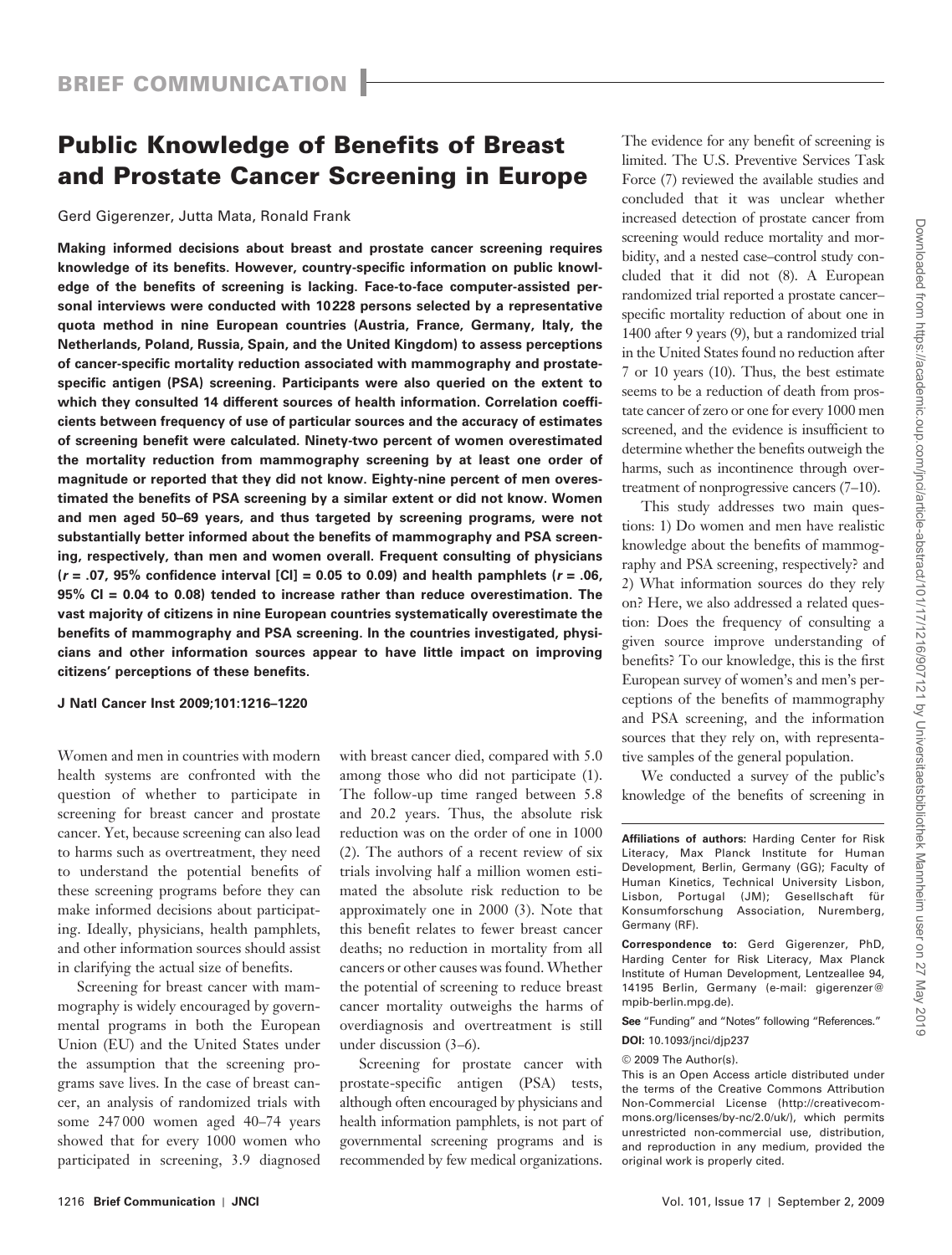eight countries of the EU and the European part of Russia. The eight EU countries include about 75% of people in the 27 EU countries and have a total population of about 500 million. The European part of Russia has a population of about 106 million out of a total of 143 million Russians. The percentage of women who have had mammography is 57 in Germany, 78 in France, 76 in Austria, 85 in the Netherlands, 66 in Italy, 75 in the United Kingdom, 52 in Spain, 47 in Poland (for women aged 45-54 years), and 19 in Russia  $(11, 12)$ . PSA screening programs do not exist in the nine countries, apart from a regional state-funded program in Tyrol, Austria. National health systems are predominantly financed by taxes in the United Kingdom, Italy, and Poland and by contributions to social health insurance in Austria, France, Germany, and the Netherlands.

The data were collected as part of the European Consumer Study 2007 conducted between September and December 2006 by the Gesellschaft für Konsumforschung (GfK)-Nürnberg Group (13). Participants within each country were selected according to a quota method based on the official statistics concerning five variables: region, size of household, sex, profession, and age  $(14)$ . The population in each country was first segmented into subgroups based on these five criteria, and within each subgroup, subjects were sampled in proportion to their distribution in the entire country. Initial contacts were made by telephone; the interviews were conducted in the participants' homes. Consistent with earlier representative quota sampling surveys conducted by the GfK Group, across all countries, about 60% of initial phone contacts resulted in a complete interview; in the remaining cases, sampling was continued until the quotas were met. Across all countries, the age distribution of participants was as follows: 14-19 years (8.4%), 20-29 years (16.6%), 30-39 years (18.0%), 40-49 years (18.4%), 50-59 years (15.2%), 60-69 years (11.8%), and 70 years and older (11.5%). The total number of interviews was 10 228, with 2054 in Germany and 2019 in Russia (the countries with the largest populations); 1005 in France, 1042 in the United Kingdom, 1007 in Italy, 1019 in Poland, and 1024 in Spain; and 501 in Austria and 557 in the Netherlands (the two countries with the smallest populations). Participants were questioned in face-to-face personal interviews with computer assistance, except in Russia, where for security reasons, interviewers used paper and pencil. Using personal interviews avoided some of the problems of telephone interview methods, such as excluding poorer households without telephones and hence introducing a bias in comparisons between countries.

As a measure of the perceived benefit of mammography screening, we focused on cancer-specific mortality reduction because this is the endpoint typically communicated to the public (as opposed to total mortality reduction, for example). Women were questioned as follows: "1,000 women age 40 and older from the general population participate every 2 years in screening for breast cancer with mammography. After 10 years, the benefit is measured. Please estimate how many fewer women die from breast cancer in the group who participate in screening compared to women who do not participate in screening." The response alternatives were 0, 1, 10, 50, 100, 200 (out of 1000), and "I don't know." For the perceived benefit of PSA screening, men were questioned similarly: "1,000 men age 50 and older from the general population participate every 2 years in screening for prostate cancer with PSA tests. After 10 years, the benefit is measured. Please estimate how many fewer men die from prostate cancer in the group who participate in screening compared to men who do not participate in screening." The response alternatives were the same as those used for breast cancer screening.

To measure the frequency of information sources used, we asked participants how often they used each of 14 sources that were divided into four categories as follows: family and/or friends (considered both a source and a category), experts (general practitioner and pharmacist), general media (television, popular magazines, daily newspapers, and radio), and health-specific sources (pamphlets by health organizations, reference books, health insurance, Internet, consumer counseling, patient counseling, and self-help organizations). The response alternatives were never, rarely, sometimes, frequently, and don't know.

We calculated the proportion of best estimates of screening benefits for all countries, all age groups, and for the group of citizens aged 50-60 years who are targeted by the screening campaigns. The proportion of participants reporting use of sources

# **CONTEXT AND CAVEATS**

#### **Prior knowledge**

Given the harms that can ensue from cancer screening procedures, people's decisions as to whether to undergo cancer screening should be based on a realistic knowledge of its benefits.

## **Study design**

Face-to-face-interviews were conducted among a representative sample of men and women in nine European countries, who were asked to choose among estimates of the number of fewer cancer-specific deaths (per 1000 individuals screened) by prostatespecific antigen and mammography screening, respectively. Participants were also queried as to their sources of medical information.

## **Contribution**

This study found dramatic (by an order of magnitude or more) overestimation of the benefits (absolute cancer-specific mortality reduction) of mammography and prostatespecific antigen testing in the vast majority of women and men, respectively, in all countries surveyed. Frequent consultation of sources of medical information (including physicians) was not associated with more realistic knowledge of the benefits of screening.

### **Implications**

A basis for informed decisions by people about participation in screening for breast and prostate cancer is largely nonexistent in Europe, suggesting inadequacies in the information made available to the public.

#### **Limitations**

The influence of the public's overestimation of screening benefits on actual participation in screening was not addressed in this study, and the work was restricted to European countries.

From the Editors

of health information was calculated for all countries, all age groups, and all of the 14 sources. Correlation coefficients between frequency of use of particular sources of health information and estimates of screening benefits were calculated. For mammography screening, overestimation of benefit was defined as the difference between the estimated benefit (expressed in  $X$  out of 1000 women) and one out of 1000. For instance, if the estimate was 50 in 1000, the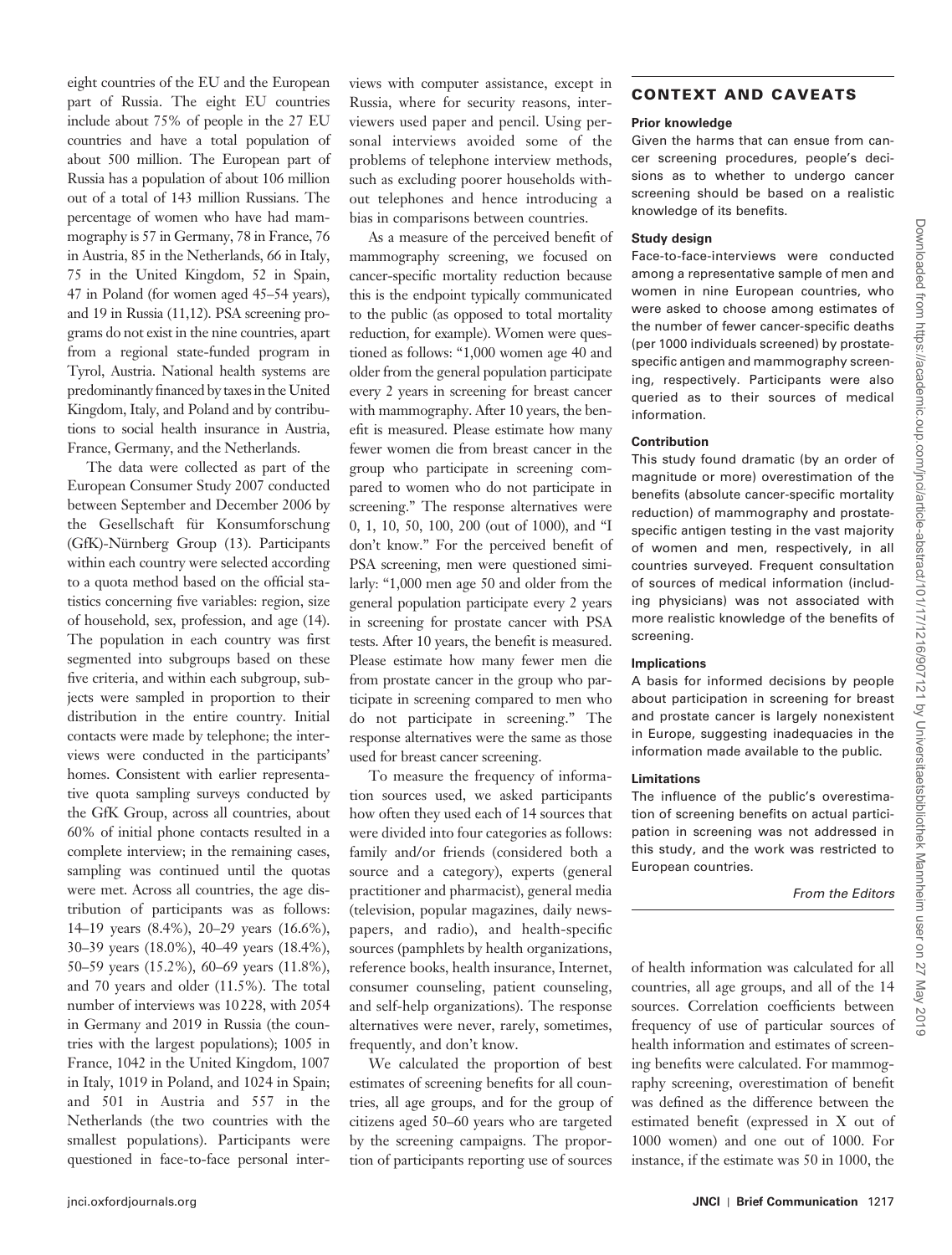overestimation was 49 in 1000. A positive correlation means the higher the reported frequency of use, the larger the overestimation. For PSA screening, the same procedure was used except that estimates of 0 were not scored as underestimation, but 0 and 1 in 1000 were considered equally accurate. The correlations between overestimation and frequency of use of particular sources did not include participants who answered the question concerning the benefit of screening with "don't know" (Table 1 shows the frequency of these responses).

Among all participants, only 1.5% of women (range across different countries:  $0.8\% - 2.9\%$ ) chose the best estimate for reduction in mortality due to breast cancer screening, that is, one woman for every 1000 screened (Table 1). Four times as many women answered that the benefit was zero, and 92.1% overestimated the benefit by at least one order of magnitude or answered that they did not know; this proportion was higher (95.9%) in the eight EU countries due to the large proportion of no-benefit estimates in Russia. The greatest overestimation was observed in France, the Netherlands, and the United Kingdom, where more than 40% of the women answered that the reduction in mortality was 100 or 200 women per 1000 screened; in the United Kingdom, almost 27% chose the highest figure. These three countries also had high participation rates in mammography screening. In Russia, where the availability of mammography equipment is limited  $(15)$ , the percentage of women who exhibited overestimation or did not know was the lowest of the countries surveyed, 82%.

Some of the women included in our study were younger than women targeted by screening programs and may have had

little motivation to inform themselves about screening. However, in every country, the percentage of women who gave the best estimate was lower among those aged 50-69 years and thus targeted by screening programs than among women younger than 50 years, and in every country but Russia, the proportion of 50- to 69-yearold women giving the best estimate was smaller than in all other age groups.

In all countries surveyed, only 10.7% of men made reasonable estimates of the benefits of prostate cancer screening (ie, deaths from prostate cancer prevented for every 1000 men screened were less than or equal to one, Table 2); 89.3% overestimated or answered that they did not know. Like their female counterparts, more than 40% of the French men estimated that screening would save 100 or 200 men from dying from prostate cancer per 1000 screened. Men in Austria, the Netherlands, Spain, and the United Kingdom made similar overestimates. As observed for women, the percentage of Russian men who overestimated the benefits or did not know was the lowest among the nine countries surveyed, 77%.

Similar to what was observed in women, the distribution of estimates made by men between the ages of 50 and 69 years was not more accurate than what was observed overall. The percentage of men who estimated zero and one life saved decreased from 8.3% and 2.4%, respectively, in all age groups to 7.3% and 1.9%, respectively, among men aged 50-69 years.

Most (59%) women reported using one or more sources frequently, compared with 47% of men (data not shown). In every country, older citizens searched for more information than younger ones (data not shown).

Within the general categories of health information sources, family and friends, experts, general media, and health-specific sources, the correlations between the frequencies of use of two sources were consistently high (correlation coefficients  $> 5$ ), whereas the correlations between sources from different categories were consistently lower (data not shown). The sources of health-related information reported most often were family and/or friends, followed in descending order by experts (general practitioner and pharmacist), general media (television was the most reported source in this category), and health-specific sources (among all participants, the seven sources in this category were the least used among the 14 sources).

Individual trends according to country were observed with respect to sources of health information (Table 3). In Poland and Russia, family and/or friends were by far the most often reported source of information. In Austria, France, Germany, Italy, and Spain, the general practitioner was the primary source of information, and, except for family and friends, little use was made of other sources in these countries. The Netherlands had the most even distribution of reported information sources. In the United Kingdom, the frequency of reported consultation of most sources of information was generally low. For only two sources did British citizens report higher than average frequencies.

Frequent consulting of sources was not associated with an increase in understanding of the benefits of screening, but instead was often associated with overestimation. For the women in Austria, France, Germany, Poland, Russia, Spain, and the United Kingdom, there was no single source of information whose frequent use was associated with more accurate understanding of the benefits. By contrast, German women

**Table 1.** Estimated reduction of breast cancer mortality through regular participation in mammography screening (women only) \*

| <b>Reduction out of 1000</b> | Percentage of responders |         |        |         |                        |              |                       |              |               |        |
|------------------------------|--------------------------|---------|--------|---------|------------------------|--------------|-----------------------|--------------|---------------|--------|
|                              | <b>Mean</b>              | Germany | France | Austria | <b>The Netherlands</b> | <b>Italy</b> | <b>United Kingdom</b> | <b>Spain</b> | <b>Poland</b> | Russia |
| None                         | 6.4                      | 1.4     | 0.8    | 2.4     | 0.7                    | 5.3          | 2.0                   | 3.9          | 4.2           | 16.7   |
|                              | 1.5                      | 0.8     | 1.3    | 2.9     | 1.4                    | 1.3          | . 9                   | 2.7          | 0.8           |        |
| 10                           | 11.7                     | 12.8    | 15.7   | 11.0    | 10.7                   | 10.6         | 10.3                  | 6.9          | 9.7           | 12.4   |
| 50                           | 18.9                     | 21.3    | 21.7   | 22.1    | 22.6                   | 17.4         | 13.9                  | 11.7         | 20.5          | 20.1   |
| 100                          | 15.0                     | 16.8    | 21.5   | 20.8    | 22.5                   | 13.9         | 17.0                  | 11.3         | 14.8          | 10.8   |
| 200                          | 15.2                     | 13.7    | 23.7   | 11.0    | 20.1                   | 15.2         | 26.9                  | 15.7         | 17.1          | 6.8    |
| Don't know                   | 31.4                     | 33.7    | 15.3   | 29.8    | 22.1                   | 36.3         | 28.0                  | 48.0         | 32.9          | 32.7   |

\* Question: How many fewer women die from breast cancer in the group who participate in screening, compared to women who do not participate in screening? Mean across all nine countries is weighted by sample size.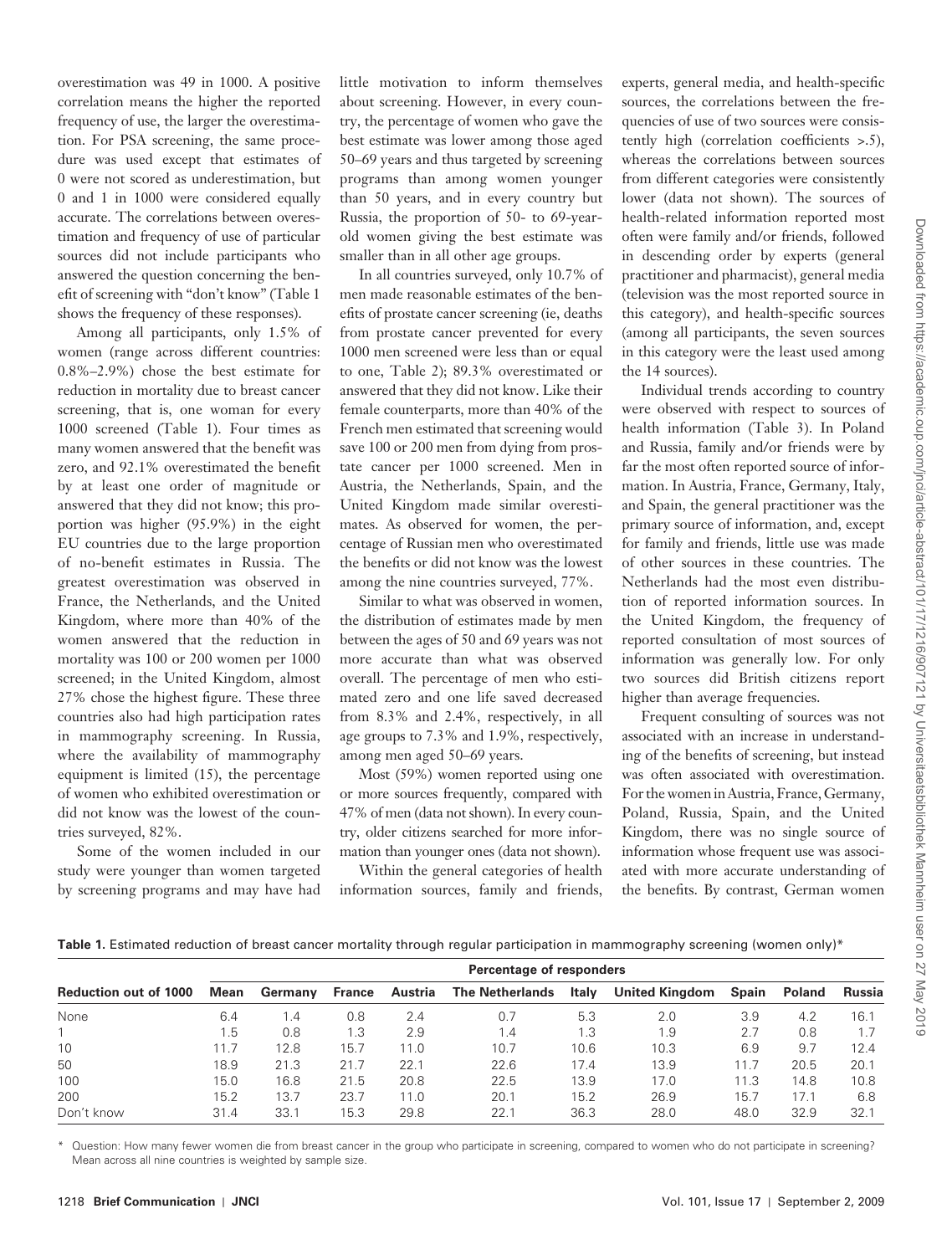| Table 2. Estimated reduction of prostate cancer mortality through regular participation in prostate-specific antigen screening (men only)* |  |  |  |
|--------------------------------------------------------------------------------------------------------------------------------------------|--|--|--|
|--------------------------------------------------------------------------------------------------------------------------------------------|--|--|--|

| <b>Reduction out of 1000</b> | Percentage of responders |         |               |         |                        |              |                       |              |               |        |  |
|------------------------------|--------------------------|---------|---------------|---------|------------------------|--------------|-----------------------|--------------|---------------|--------|--|
|                              | Mean                     | Germany | <b>France</b> | Austria | <b>The Netherlands</b> | <b>Italy</b> | <b>United Kingdom</b> | <b>Spain</b> | <b>Poland</b> | Russia |  |
| None                         | 8.3                      | 3.8     | 1.6           | 4.1     | 3.0                    | 5.7          | 0.5                   | 9.3          | 5.0           | 20.3   |  |
|                              | 2.4                      | 2.3     | 2.7           | 3.5     | 2.2                    | 1.8          | 0.9                   | 4.3          | 0.7           | 2.9    |  |
| 10                           | 14.4                     | 17.7    | 16.9          | 24.4    | 11.5                   | 11.9         | 15.9                  | 17.0         | 13.9          | 10.7   |  |
| 50                           | 19.3                     | 23.0    | 21.6          | 27.1    | 20.2                   | 18.5         | 17.3                  | 25.1         | 17.9          | 15.0   |  |
| 100                          | 14.0                     | 17.2    | 21.1          | 20.8    | 20.3                   | 9.2          | 15.6                  | 18.8         | 14.5          | 7.3    |  |
| 200                          | 11.8                     | 9.7     | 20.2          | 14.2    | 14.2                   | 12.2         | 19.5                  | 17.9         | 11.3          | 3.4    |  |
| Don't know                   | 29.8                     | 26.3    | 15.9          | 5.9     | 28.5                   | 40.6         | 30.2                  | 7.6          | 36.7          | 40.4   |  |

Question: How many fewer men die from prostate cancer in the group who participate in screening, compared to men who do not participate in screening? Mean across all nine countries is weighted by sample size.

who more often consulted leaflets and pamphlets from medical organizations (41% of Germans use this source; Table 3) tended to overestimate the benefit of mammography screening  $(r = .15, 95\%$  confidence interval  $[CI] = 0.07$  to 0.23), as did French women  $(r = .12, 95\% \text{ CI} = 0.04 \text{ to } 0.29)$ . The German women who more often consulted a general practitioner ( $r = .10, 95\%$  CI = 0.02 to 0.18) or a pharmacist  $(r = .11, 95\% \text{ CI} =$ 0.03 to 0.19) for health information also had less accurate understanding of benefits.

The only sources associated with improved knowledge of the benefits of breast cancer screening were consumer counseling in the Netherlands  $(r = -.18, )$ 95% CI =  $-0.35$  to  $-0.01$ ) and in Italy  $(r = -0.17, 95\% \text{ CI} = -0.27 \text{ to } -0.07) \text{ and}$ patient counseling  $(r = -.16, 95\% \text{ CI} =$  $-0.26$  to  $-0.06$ ) and self-help groups  $(r = -.12, 95\% \text{ CI} = -0.22 \text{ to } -0.02) \text{ in}$ Italy alone.

The results for PSA screening confirmed the general conclusion that consultation of sources of medical information is not associated with knowledge of the benefits of screening. For men in Austria, Germany, the Netherlands, Russia, and Spain, there was no single source whose frequent use was associated with better understanding of benefits. Information from health insurances was associated with less overestimation in France  $(r = -.11,$ 95% CI =  $-0.20$  to  $-0.02$ ), Poland (*r* =  $-.13,95\%$  CI =  $-0.25$  to  $-0.01$ ), and Italy  $(r = -.18, 95\% \text{ CI} = -0.29 \text{ to } -0.08), \text{ and}$ information from radio with less overestimation in the United Kingdom  $(r = -.11)$ , 95% CI =  $-0.21$  to  $-0.01$ ).

For both mammography and PSA screening, there was no single country in which frequent consulting of general practitioners and health pamphlets improved understanding of benefits. The overall effect across all nine countries was a slight positive correlation between overestimation and frequency of consultation for general practitioners  $(r = .07, 95\% \text{ CI} =$ 0.05 to 0.09) and health pamphlets  $(r = .06, )$ 95% CI = 0.04 to 0.08).

In this survey of more than 10 000 people in nine European countries, 92% of women and 89% of men overestimated the benefits of mammography and PSA screening, respectively, by an order of magnitude or more, or stated that they did not know what the benefits were. This percentage was the lowest in Russia, with 82% for women and 77% for men. Consulting general practitioners, health pamphlets, and other information sources generally did not increase accurate knowledge of benefits; the only major exception was information from health insurances about PSA screening.

Our use of a numerical response scale with particular categories (0, 1, 10, 50, 100,

|  | Table 3. Percentage of participants reporting that they use specific sources of health information sometimes or frequently* |  |  |  |  |
|--|-----------------------------------------------------------------------------------------------------------------------------|--|--|--|--|
|  |                                                                                                                             |  |  |  |  |

| <b>Source</b>                                     | Meant | Germany         | France |                | <b>Austria</b> The Netherlands | Italy    | <b>United Kingdom</b> | <b>Spain</b> | <b>Poland</b> | <b>Russia</b> |
|---------------------------------------------------|-------|-----------------|--------|----------------|--------------------------------|----------|-----------------------|--------------|---------------|---------------|
| Family/friends                                    | 62    | 65              | 60     | 61             | 50                             | 62       | 53                    | 47           | 67            | 69‡           |
| General practitioner                              | 59    | 68              | 69     | 68             | 50                             | 79‡      | 53                    | 72           | 43            | 44            |
| Pharmacist                                        | 54    | 56              | 62     | 59             | 54                             | 70‡      | 49                    | 66           | 49            | 43            |
| Television                                        | 43    | 45              | 57‡    | 43             | 51                             | 38       | 35                    | 32           | 42            | 42            |
| Popular magazines                                 | 26    | 36              | 39‡    | 33             | 33                             | 20       | 22                    | 21           | 30            | 18            |
| Daily newspaper                                   | 25    | 29              | 38‡    | 38             | 30                             | 19       | 25                    | 24           | 25            | 20            |
| Radio                                             | 23    | 20              | 36‡    | 34             | 28                             | 12       | 22                    | 21           | 30            | 23            |
| Leaflets and pamphlets<br>by health organizations | 21    | 41 <sup>‡</sup> | 36     | 23             | 30                             | 13       | 14                    | 17           | 12            | 14            |
| Reference books about<br>health topics            | 20    | 20              | 23     | 23             | 27 <sup>‡</sup>                | 15       | 25                    | 15           | 15            | 22            |
| Health insurance company                          | 17    | 19              | 27     | 20             | 44                             | 3        | 9                     | 54‡          | 21            |               |
| Internet (eg, health portals)                     | 15    | 17              | 21     | 17             | 42 <sup>‡</sup>                | 11       | 26                    | 16           | 14            |               |
| Consumer counseling                               | 6     | 3               | 8      | 4              | 20‡                            | 4        | 3                     | 9            | 4             | 6             |
| Patient counseling                                | 6     | 2               | 3      | 3              | 20 <sup>‡</sup>                | 6        | 5                     | 8            | 9             | 5             |
| Self-help organizations                           | 4     | 3               | 5      | $\overline{2}$ | 8 <sup>‡</sup>                 | $\Omega$ | 4                     | 6            | 3             |               |

Response alternatives were never, rarely, sometimes, frequently, and don't know.

† Mean across all nine countries was weighted by sample size.

‡ Highest value for each source.